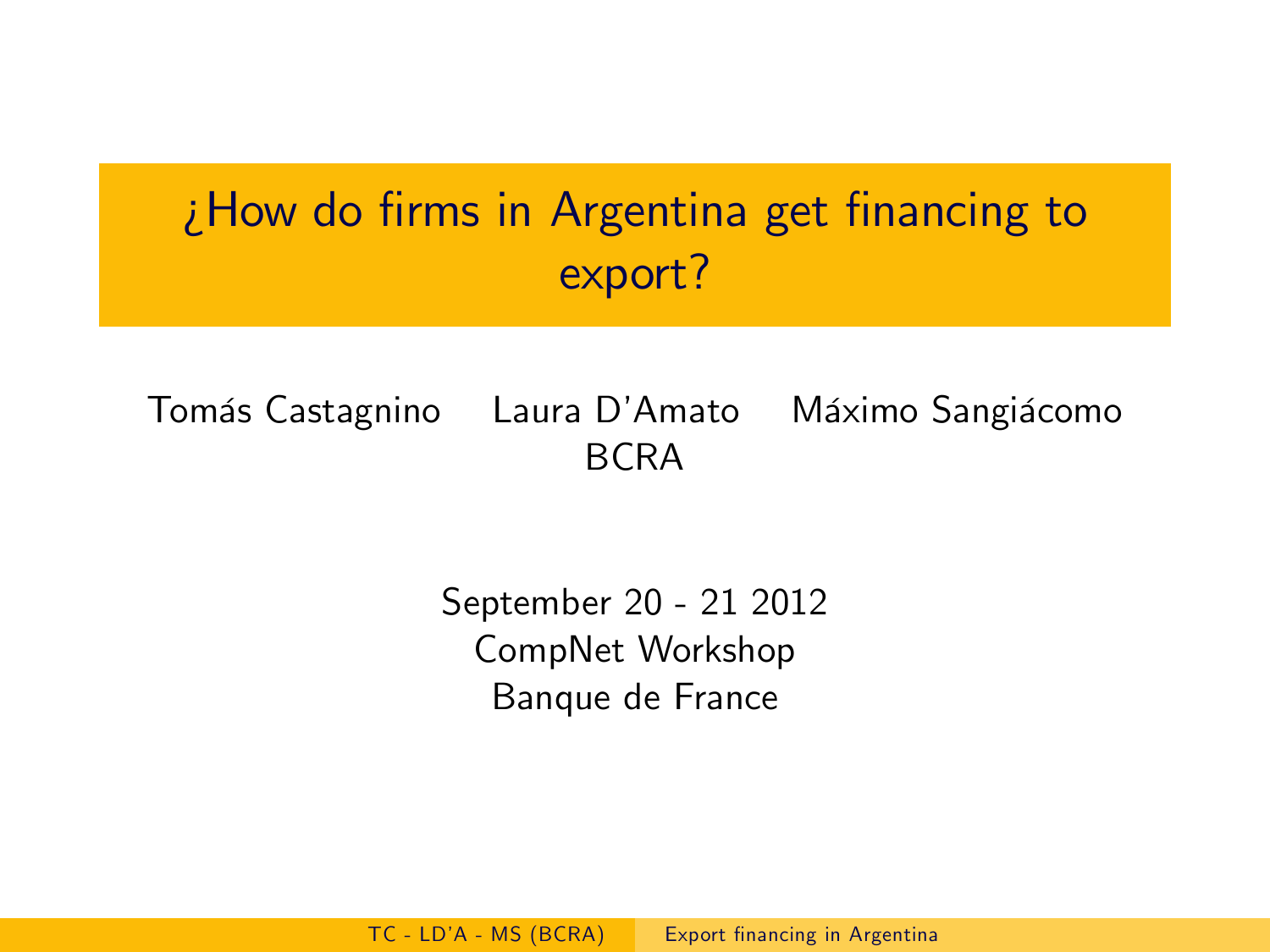## **Motivation**

- Our contribution
- **Descriptive Analysis**
- Econometric Analysis
- Firms' survival in export markets
- Conclusion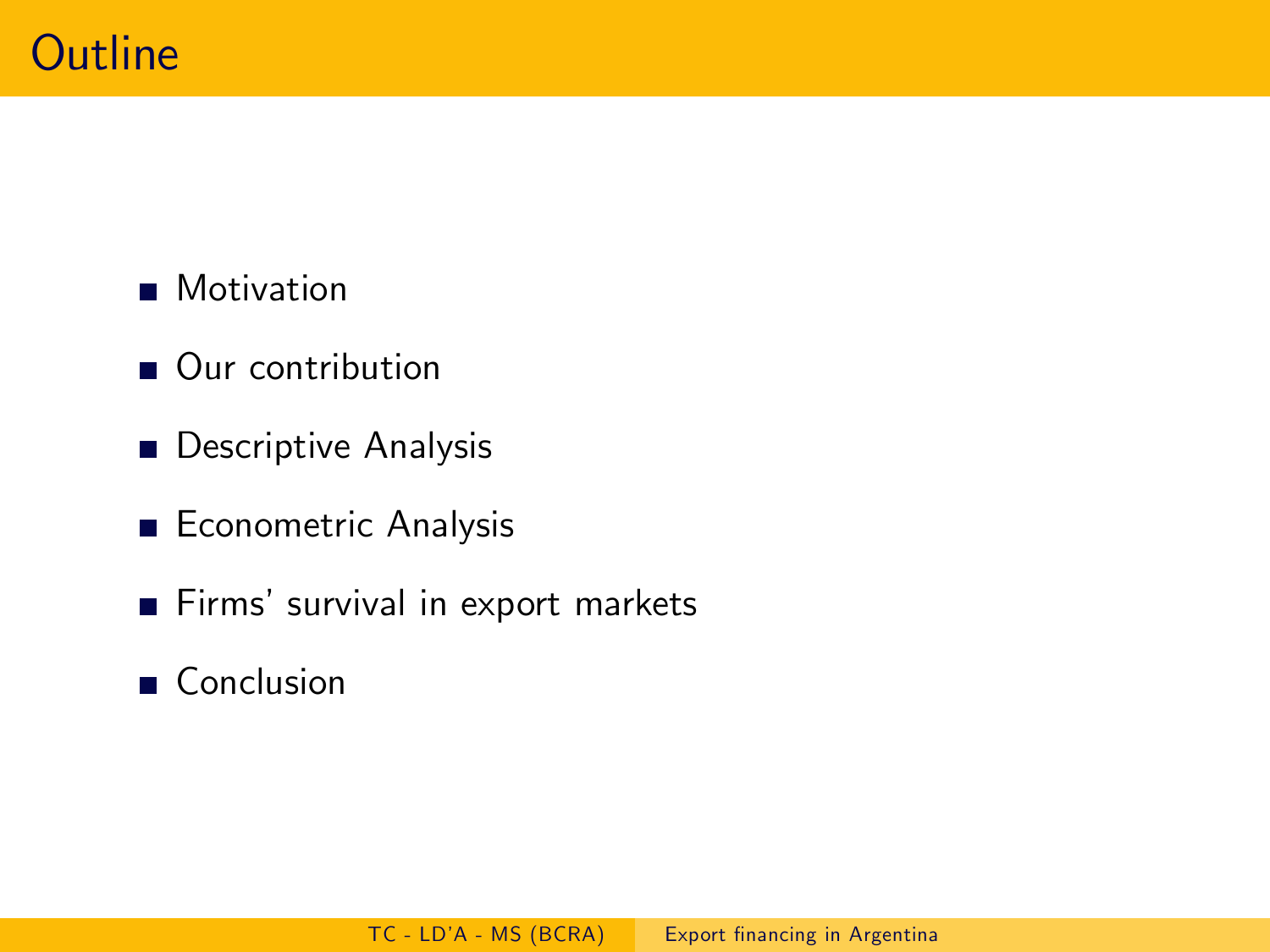# **Motivation**

What are the relevant factors that explain firms' performance in export markets? The role of credit frictions

- Different performances in export markets due to *heterogeneity* in productivity and entry costs (Melitz, 2003)
- Reinforcement of selection problem by Credit constraints (Chaney, 2005; Manova, 2006, 2010)
- Distortionary impact of credit frictions on firms' decisions and dynamics (Clementi and Hopenhayn, 2006)
- Unobservablility of firms' productivity
- Importance of lending relationships (Manova, 2009)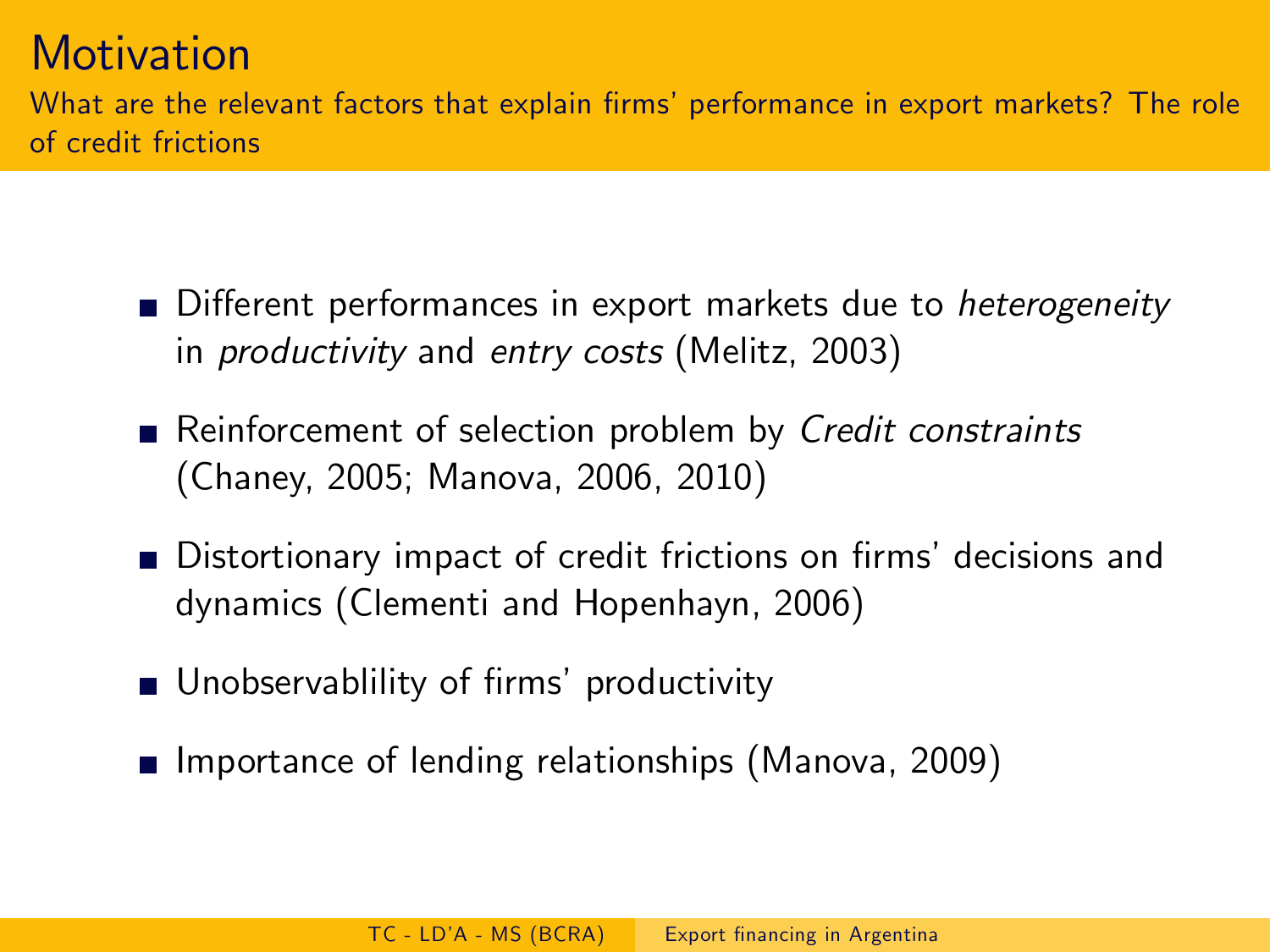- It is the first atempt to investigate the way firms finance their exporting activity in Argentina
- We resort to two strands of literature: (i) heterogeneity in productivity and export performance (ii) credit constraints and lending relationship
- $\blacksquare$  We use of a rich microeconomic data base that entails firms characteristics, export and domestic and external debt figures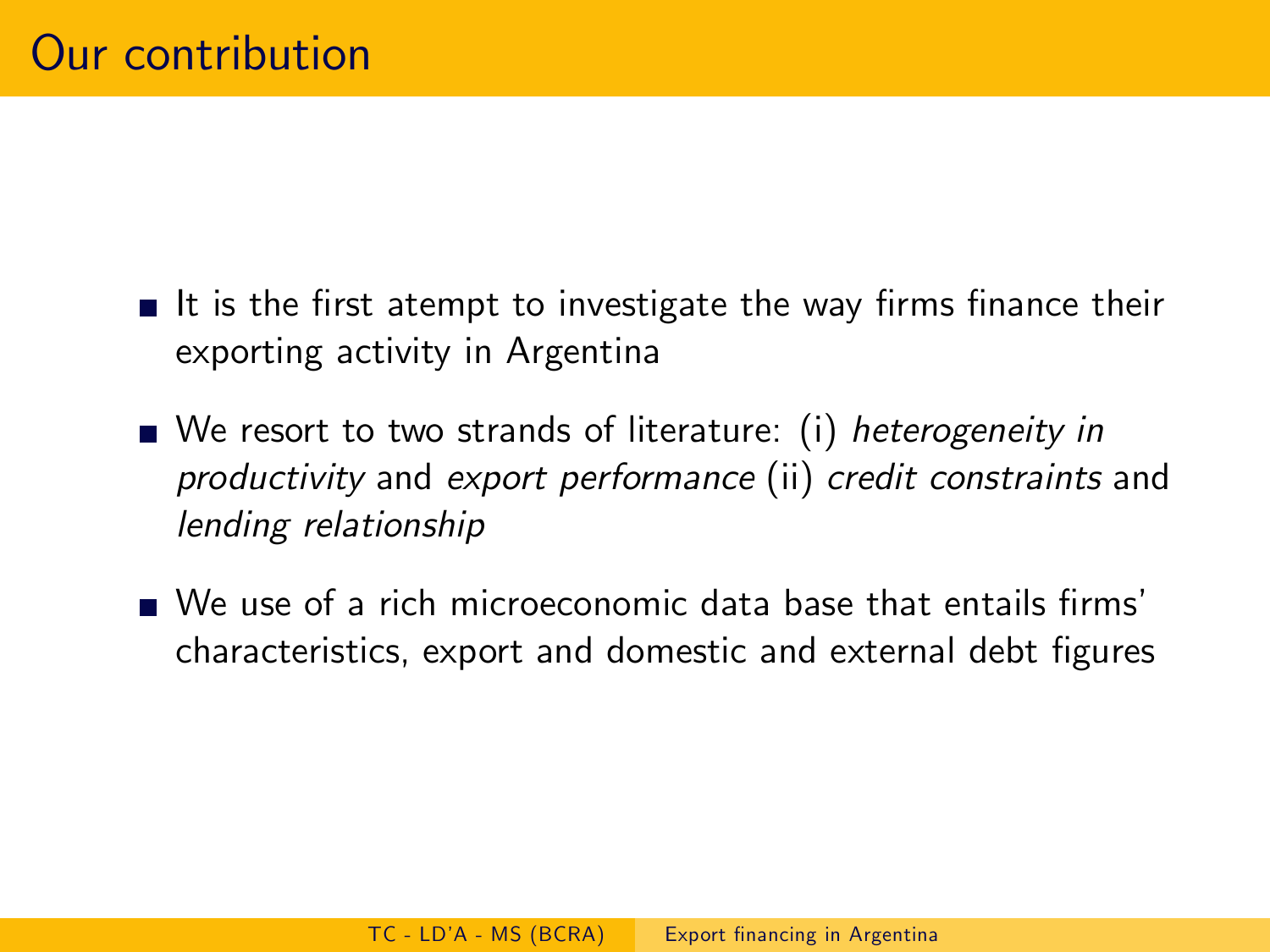- Annual information  $(2001-2006)$  for 38.207 firms which produce tradable goods (9.807 of which are exporters)
- We identify firms' clusters according to size criterion ■ Why size?
	- Larger firms have better export performance
	- $\blacksquare$  Credit contraints relax as firms' size increases,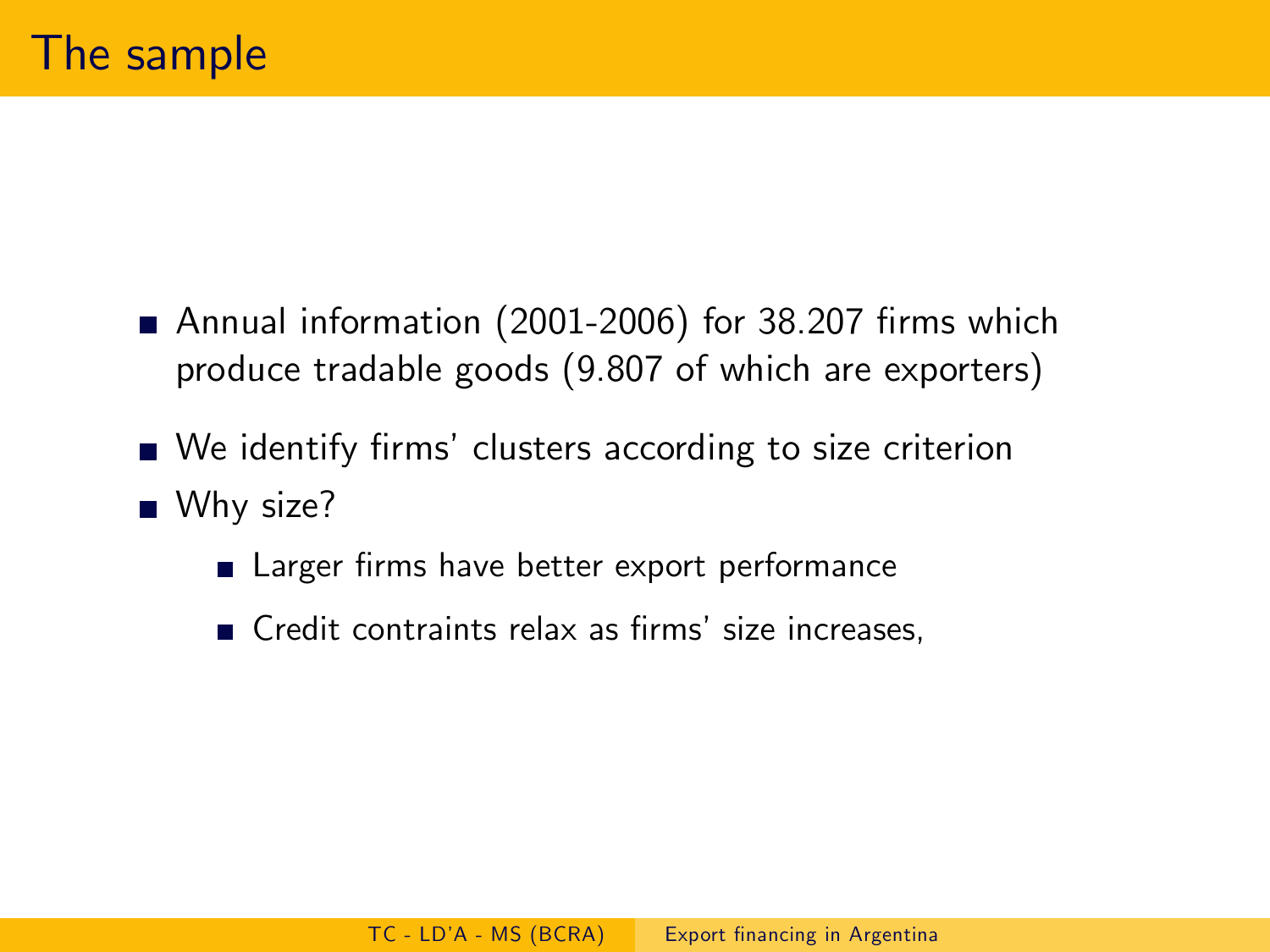# Descriptive Analysis

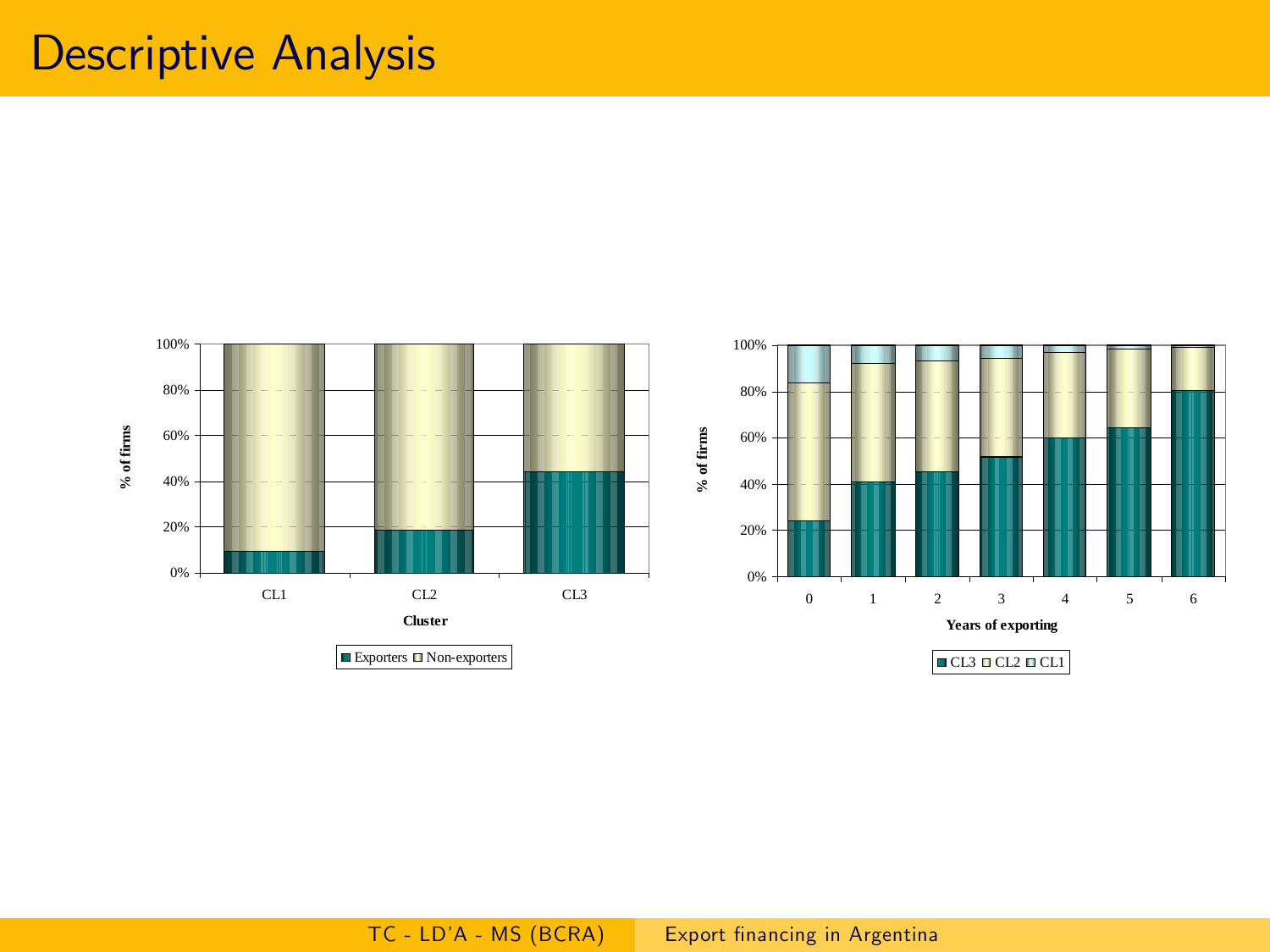### Exporters vs. Non-exporters

|                                   | <b>Exporters</b> |       |       | Non-exporters |        |                 |   |
|-----------------------------------|------------------|-------|-------|---------------|--------|-----------------|---|
|                                   | CL1              | CL2   | CL3   | CL1           | CL2    | CL <sub>3</sub> |   |
| Number of firms                   | 477              | 3.898 | 5,432 | 4.553         | 17.048 | 6.799           |   |
| Exporters (% total)               | 5%               | 40%   | 55%   |               |        |                 |   |
| Size                              | 1.9              | 7.7   | 44.6  | 1.9           | 6.6    | 32.7            | M |
| Rationed firms                    | 188              | 921   | 436   | 2,611         | 7,188  | 1,396           |   |
| Rationed firms (%)                | 39%              | 24%   | 8%    | 57%           | 42%    | 21%             |   |
| Access to bank financial services | 2.604            | 3.297 | 4.574 | 2.263         | 2.785  | 3.788           | ☑ |
| Number of credit lines            | 0.82             | 1.05  | 1.42  | 0.81          | 0.91   | 1.13            | ⊠ |
| Number of financial entities      | 0.78             | 1.01  | 1.69  | 0.72          | 0.85   | 1.23            | ☑ |
| Collateral pledging               | 28%              | 27%   | 25%   | 36%           | 31%    | 29%             |   |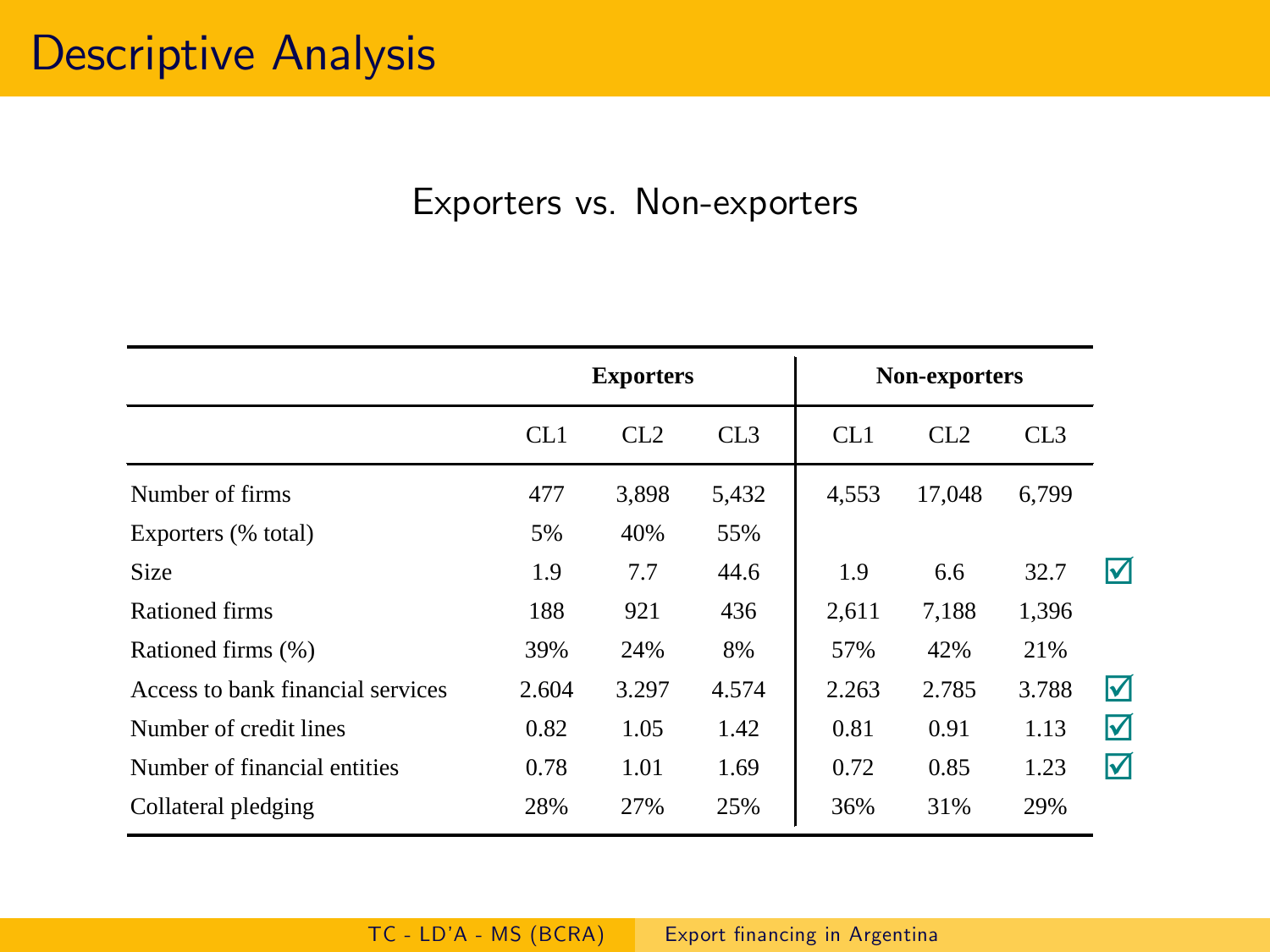|                                   | <b>Exporters to DC</b> |                 |       |       | Non-exporters to DC |                 |   |
|-----------------------------------|------------------------|-----------------|-------|-------|---------------------|-----------------|---|
|                                   | CL1                    | CL <sub>2</sub> | CL3   | CL1   | CL2                 | CL <sub>3</sub> |   |
| Number of firms                   | 183                    | 1,330           | 2,490 | 294   | 2,568               | 2,942           |   |
| Exporters to DC (% total)         | 5%                     | 33%             | 62%   |       |                     |                 |   |
| Size                              | 1.9                    | 7.7             | 50.5  | 1.9   | 7.7                 | 39.6            | м |
| Access to bank financial services | 2.567                  | 3.359           | 4.683 | 2.629 | 3.265               | 4.479           |   |
| Number of credit lines            | 0.75                   | 1.07            | 1.44  | 0.88  | 1.04                | 1.40            |   |
| Number of financial entities      | 0.65                   | 0.98            | 1.68  | 0.87  | 1.03                | 1.70            |   |
| Collateral pledging               | 25%                    | 25%             | 25%   | 29%   | 28%                 | 26%             |   |
| External debt                     | 30.9%                  | 33.3%           | 41.3% | 18.1% | 16.9%               | 21.8%           |   |
| <b>External transactions</b>      | 0.57                   | 0.91            | 2.46  | 0.17  | 0.26                | 0.58            | ☑ |
| External creditors                | 0.21                   | 0.34            | 0.86  | 0.086 | 0.098               | 0.216           | ☑ |
| External credit                   | 2.542                  | 3.572           | 5.896 | 1.225 | 1.558               | 2.652           | ☑ |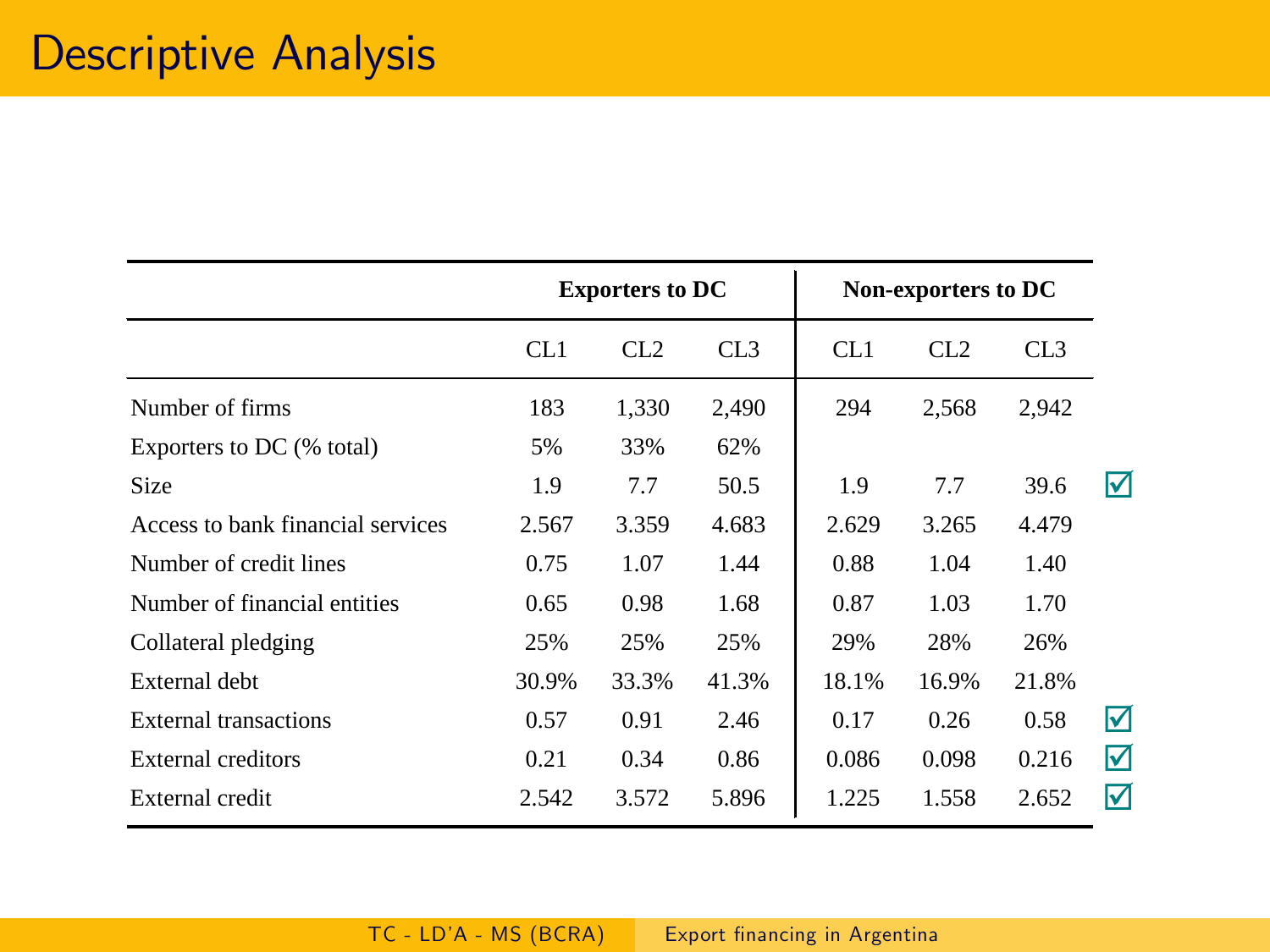# Patterns in export financing

 $%$  credit supply to exporting firms by bank ownership

| Year | State-<br>owned | Domestic<br>Private | Foreign<br>Private | Credit<br>unions |
|------|-----------------|---------------------|--------------------|------------------|
| 2001 | 13.7            | 23.4                | 62.4               | 0.5              |
| 2002 | 24.1            | 26.3                | 49.2               | 0.4              |
| 2003 | 27.7            | 32.1                | 40.0               | 0.2              |
| 2004 | 24.7            | 42.3                | 32.6               | 0.4              |
| 2005 | 22.1            | 47.3                | 30.4               | 0.3              |
| 2006 | 18.2            | 51.3                | 30.3               | 02               |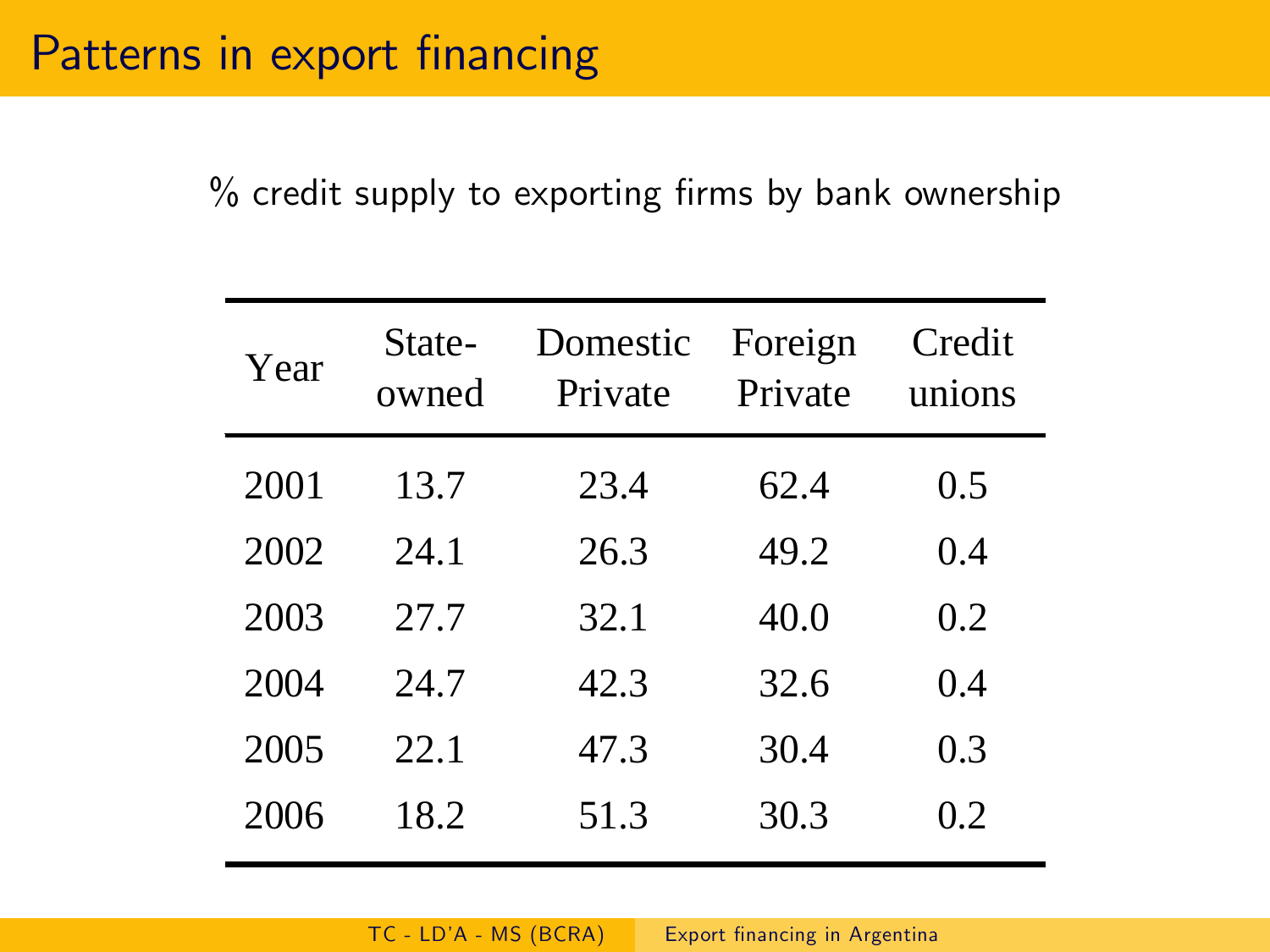## External credit by lender type

| Financial<br>entity | Related<br>company | Supplier | Client | Other |
|---------------------|--------------------|----------|--------|-------|
| 38.5                | 38.9               | 5.6      | 3.1    | 13.9  |
| 44.6                | 36.0               | 5.8      | 1.7    | 11.8  |
| 45.2                | 35.2               | 5.0      | 1.7    | 12.9  |
| 45.4                | 32.4               | 7.0      | 2.0    | 13.1  |
| 39.6                | 37.3               | 7.2      | 2.0    | 14.0  |
| 36.8                | 38.8               | 7.5      | 2.9    | 14.0  |
|                     |                    |          |        |       |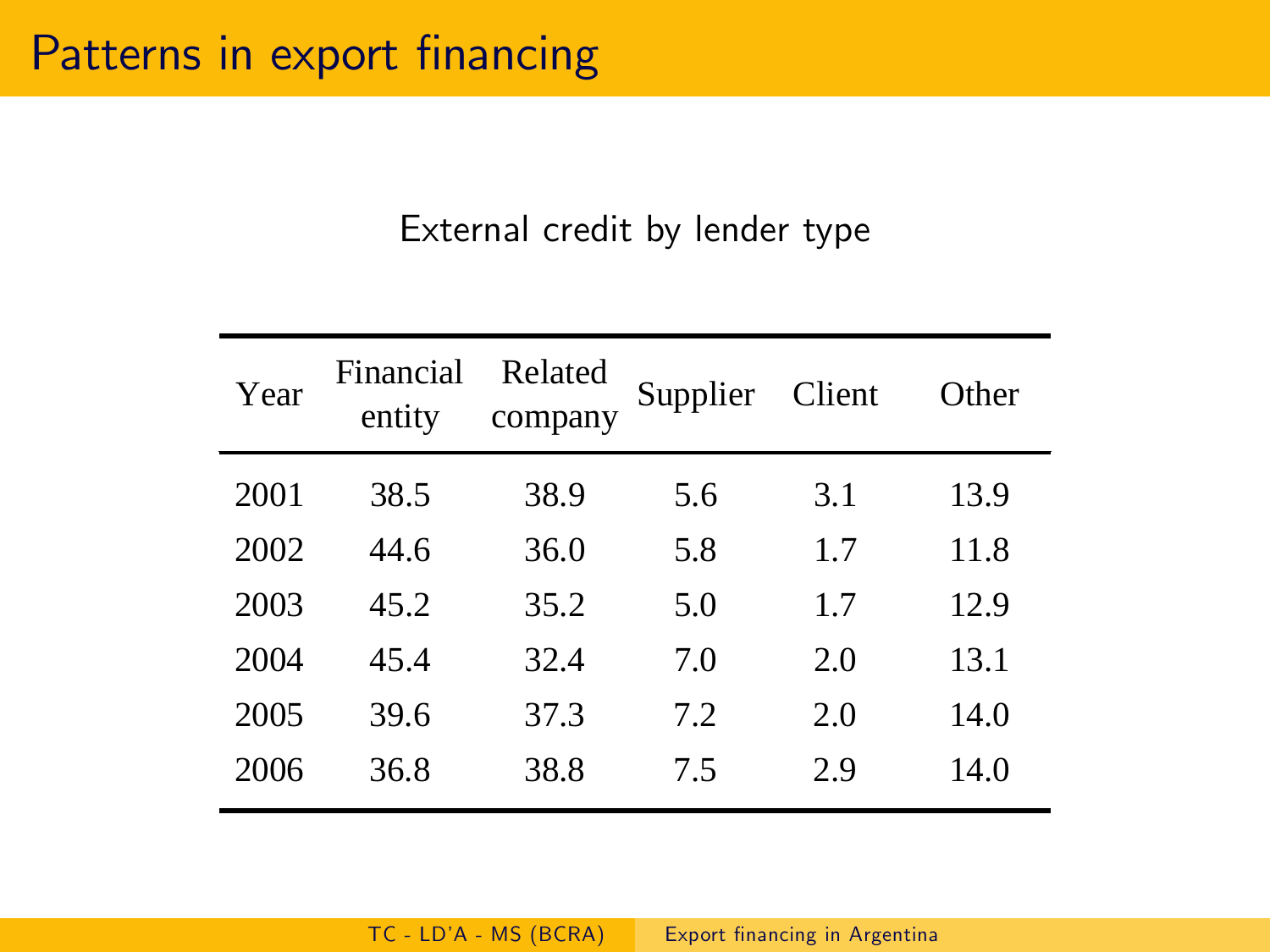## Limits of our analysis

- $\blacksquare$  Focus on correlations rather than on marginal effects
- Direction of causality not obvious

## The estimation methodology

- **Linear probability model**
- Panel with fixed effects to control for non-observables and time effects
- Use lagged values of size and different *proxies* of access to credit to aleviate the endogeneity problem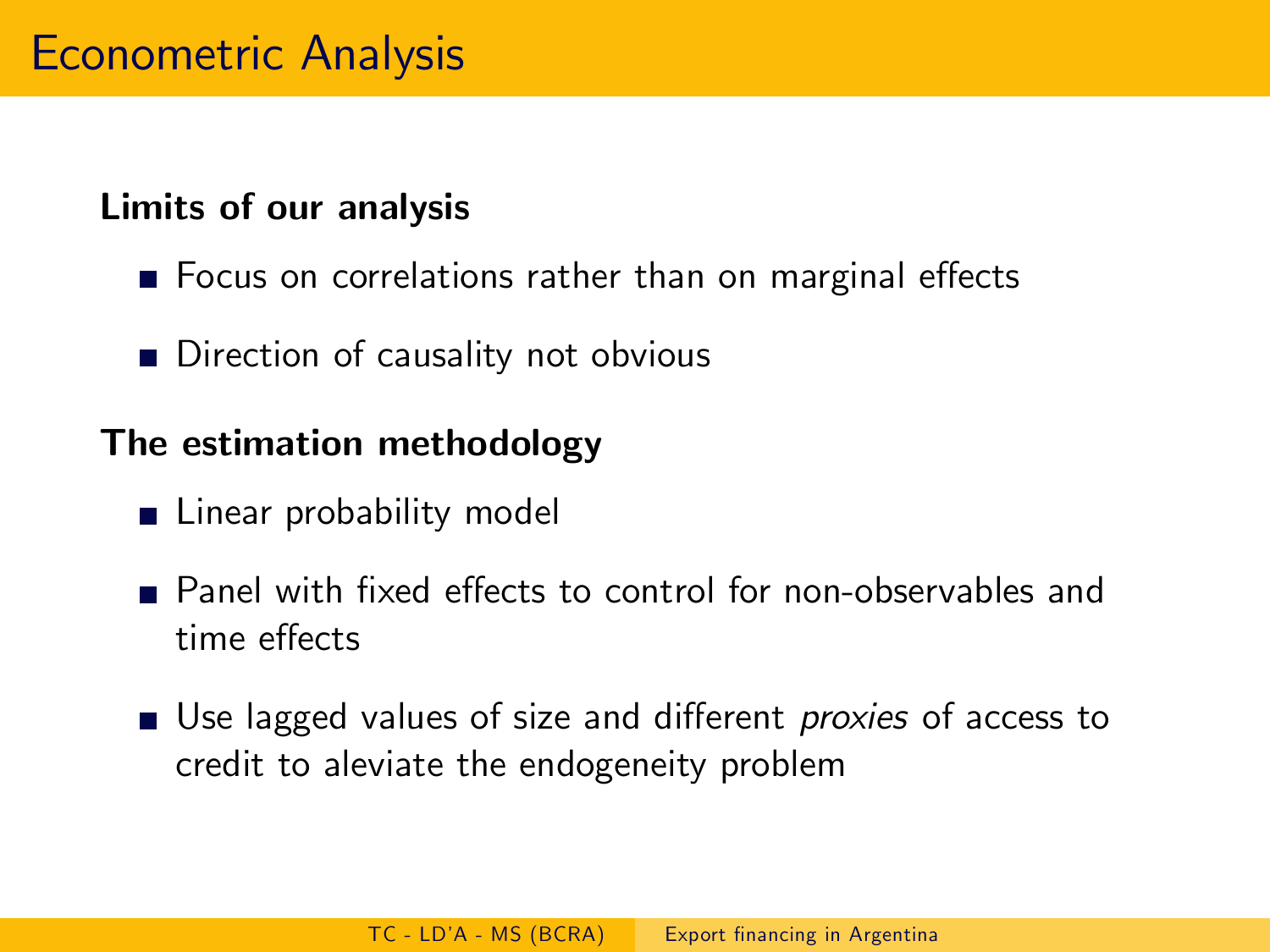#### Exporters vs. non-exporters

| Dummy Export                                 | Total        | CL <sub>1</sub> | CL2         | CL3         |
|----------------------------------------------|--------------|-----------------|-------------|-------------|
| Size $_{(t-1)}$                              | $0.0396***$  | $0.0112*$       | $0.0310***$ | $0.0477***$ |
|                                              | [0.00217]    | [0.00615]       | [0.00282]   | [0.00382]   |
| Access to bank financial services $_{(t-1)}$ | $0.00170***$ | $-0.00511**$    | $0.00224**$ | $0.00202**$ |
|                                              | [0.000607]   | [0.00216]       | [0.000915]  | [0.000935]  |
| Constant                                     | $0.0617***$  | $0.0317***$     | $0.0296***$ | $0.125***$  |
|                                              | [0.00520]    | [0.00730]       | [0.00563]   | [0.0128]    |
| <b>Observations</b>                          | 139,844      | 15,238          | 73,672      | 50,934      |
| Number of firms                              | 37,718       | 4,930           | 20,694      | 12,094      |
| $R^2$                                        | 0.011        | 0.003           | 0.009       | 0.016       |
| Individual effects                           | <b>YES</b>   | <b>YES</b>      | <b>YES</b>  | <b>YES</b>  |
| Time effects                                 | YES          | <b>YES</b>      | YES         | <b>YES</b>  |

Standard errors in brackets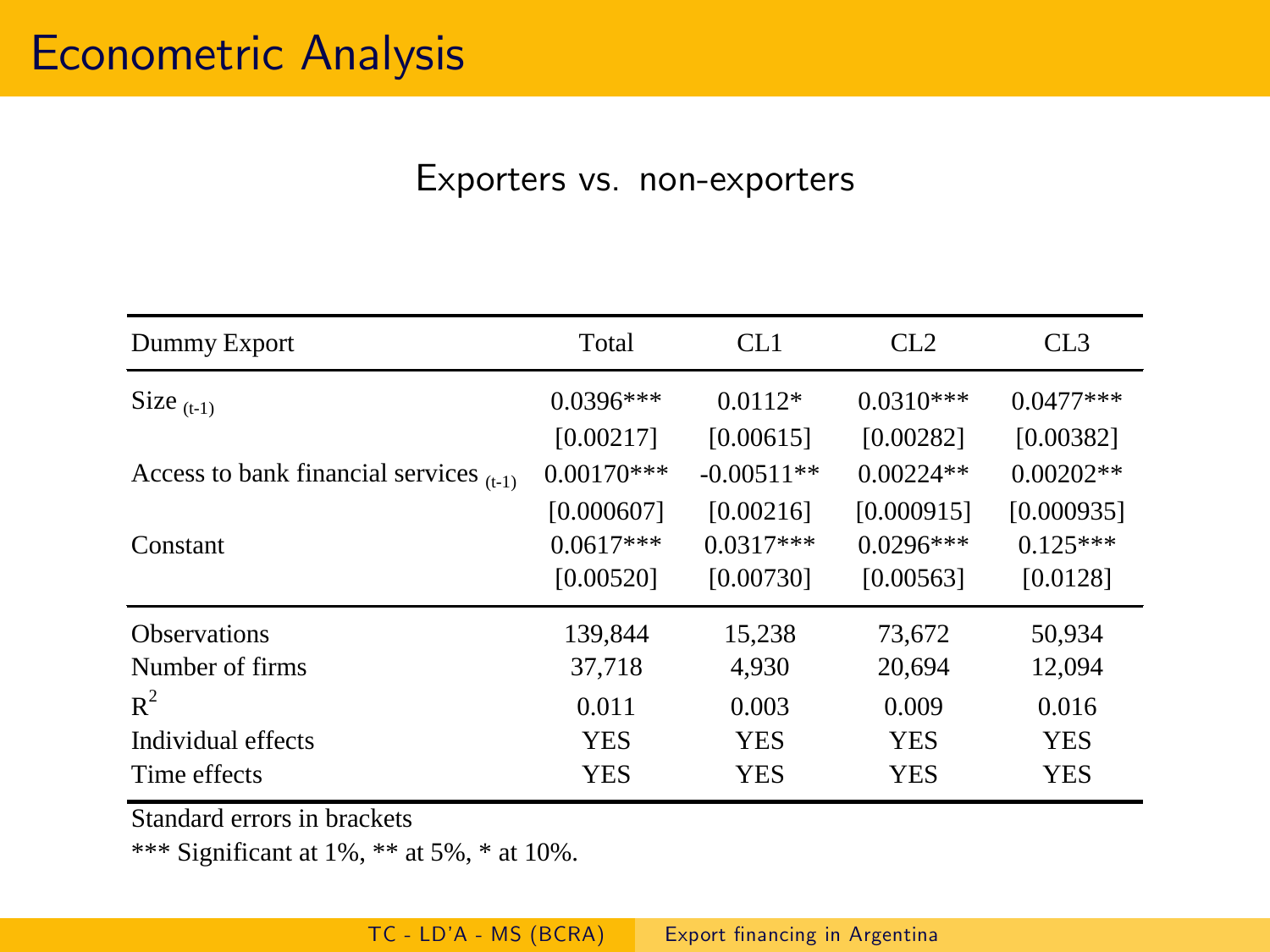## Number of destinations

| Detinations' number        | Total       | CL1         | CL2         | CL <sub>3</sub> |
|----------------------------|-------------|-------------|-------------|-----------------|
| Size $_{(t-1)}$            | $0.445***$  | $-0.0329$   | $0.393***$  | $0.473***$      |
|                            | [0.0384]    | [0.224]     | [0.0577]    | [0.0497]        |
| External credit $_{(t-1)}$ | $0.0358***$ | $-0.000688$ | $0.0254***$ | $0.0386***$     |
|                            | [0.00330]   | [0.0201]    | [0.00554]   | [0.00409]       |
| Constant                   | $0.924***$  | $1.476***$  | $0.994***$  | $0.871***$      |
|                            | [0.114]     | [0.268]     | [0.118]     | [0.175]         |
| <b>Observations</b>        | 25,221      | 721         | 8,073       | 16,427          |
| Number of firms            | 8,724       | 368         | 3,357       | 4.999           |
| $R^2$                      | 0.086       | 0.017       | 0.067       | 0.095           |
| Individual effects         | YES         | <b>YES</b>  | <b>YES</b>  | <b>YES</b>      |
| Time effects               | YES         | YES         | YES         | YES             |

Standard errors in brackets

\*\*\* Significant at 1%, \*\* at 5%, \* at 10%. TC - LDíA - MS (BCRA) [Export Önancing in Argentina](#page-0-0)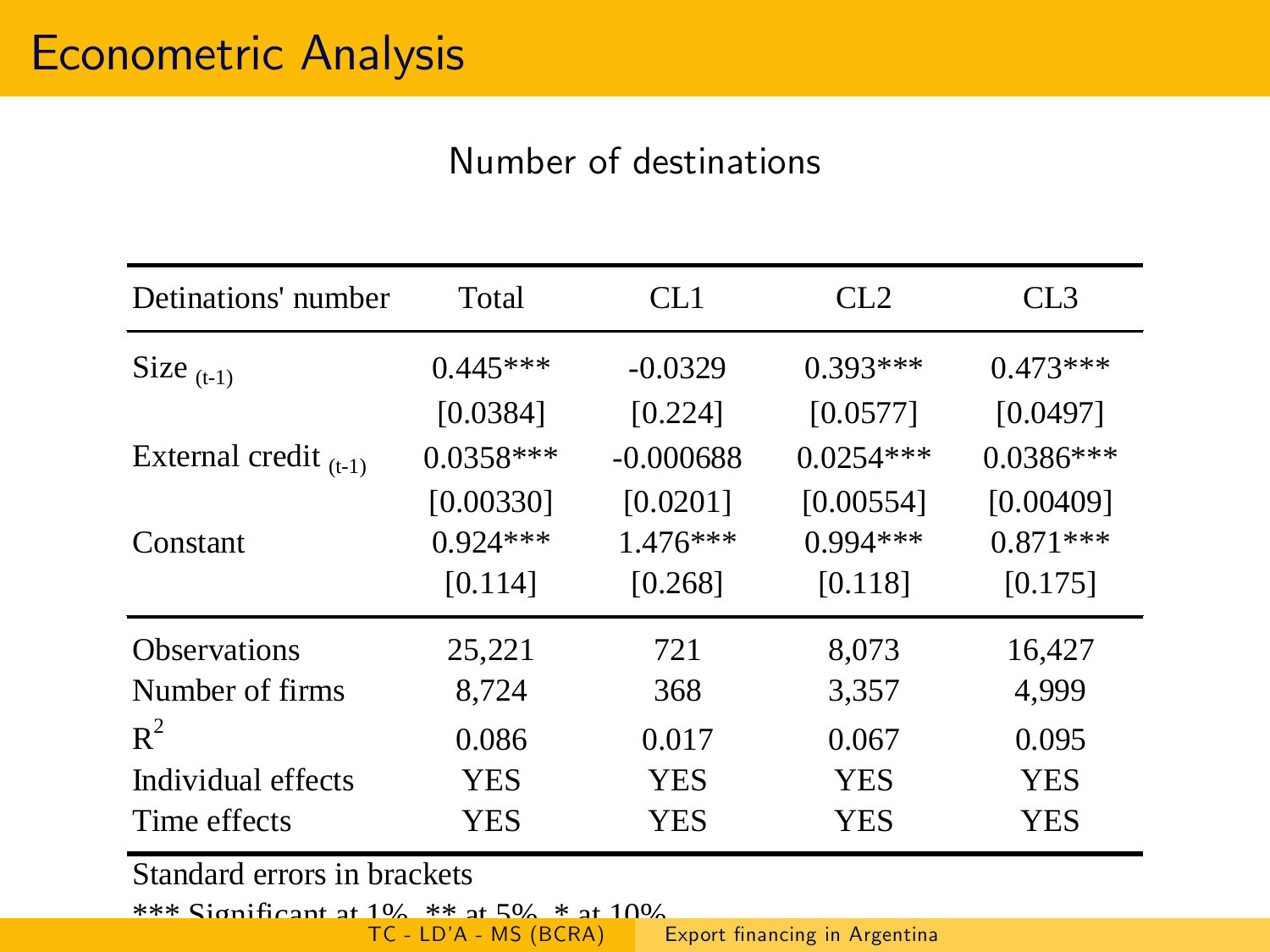## Developed countries

| Developed country          | Total       | CL1        | CL <sub>2</sub> | CL3         |
|----------------------------|-------------|------------|-----------------|-------------|
| Size $_{(t-1)}$            | $0.0285***$ | $-0.0577$  | $0.0341**$      | $0.0273***$ |
|                            | [0.00816]   | [0.0610]   | [0.0136]        | [0.0102]    |
| External credit $_{(t-1)}$ | 0.000557    | $-0.00648$ | $-0.00213$      | $0.00157*$  |
|                            | [0.000701]  | [0.00546]  | [0.00130]       | [0.000843]  |
| Constant                   | $0.223***$  | $0.389***$ | $0.210***$      | $0.224***$  |
|                            | [0.0242]    | [0.0728]   | [0.0278]        | [0.0361]    |
| <b>Observations</b>        | 25,221      | 721        | 8,073           | 16,427      |
| Number of firms            | 8,724       | 368        | 3,357           | 4.999       |
| $R^2$                      | 0.002       | 0.010      | 0.003           | 0.003       |
| Individual effects         | YES         | <b>YES</b> | <b>YES</b>      | <b>YES</b>  |
| Time effects               | YES         | YES        | YES             | YES         |

Standard errors in brackets

\*\*\* Significant at 1%, \*\* at 5%, \* at 10%. TC - LDíA - MS (BCRA) [Export Önancing in Argentina](#page-0-0)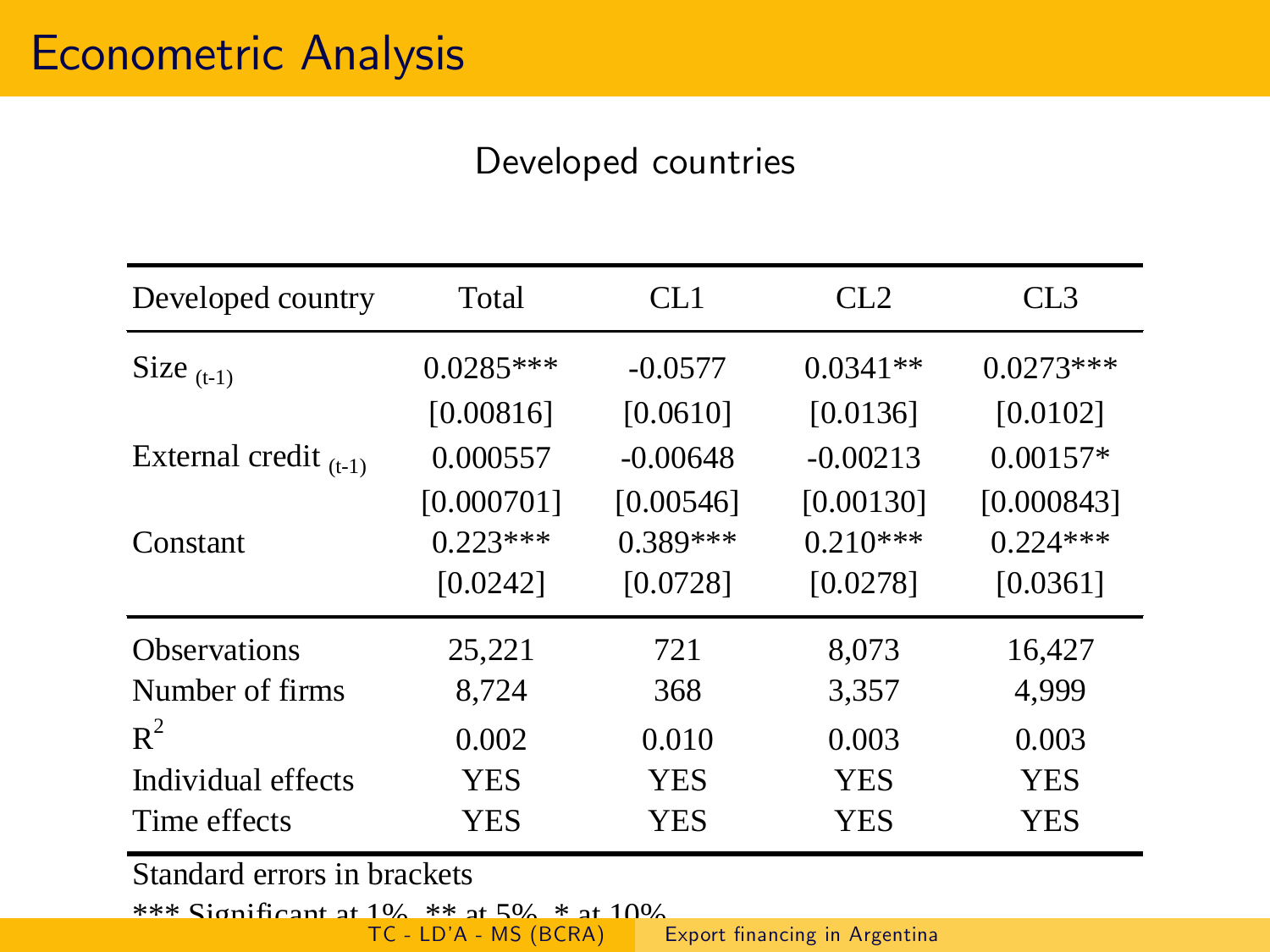## Exports duration by firm size

| Spell<br>length                         |                                        | CL <sub>1</sub><br>Number of spells<br>$\mathfrak{D}$ | 3          |                                         | CL2<br>Number of spells<br>2 | 3          |                                          | CL3<br>Number of spells<br>2 | 3          | <b>Total</b>                               |
|-----------------------------------------|----------------------------------------|-------------------------------------------------------|------------|-----------------------------------------|------------------------------|------------|------------------------------------------|------------------------------|------------|--------------------------------------------|
| 1<br>2<br>3<br>$\overline{4}$<br>5<br>6 | 2.0<br>0.8<br>0.4<br>0.2<br>0.1<br>0.2 | 0.6<br>0.2<br>0.1<br>0.0                              | 0.1<br>0.0 | 12.6<br>5.3<br>3.3<br>1.9<br>1.3<br>3.1 | 6.4<br>2.2<br>1.6<br>0.7     | 1.4<br>0.2 | 10.2<br>4.6<br>4.0<br>3.0<br>3.0<br>13.6 | 8.4<br>3.5<br>2.6<br>1.0     | 1.3<br>0.3 | 42.9<br>17.1<br>12.0<br>6.7<br>4.4<br>16.9 |
| <b>Total</b>                            | 3.6                                    | 0.9                                                   | 0.2        | 27.4                                    | 10.9                         | 1.6        | 38.3                                     | 15.5                         | 1.6        | 100                                        |

 $\blacksquare$  25% of the firms are sporadic exporters

 $\blacksquare$  17% are permanent exporters (of which 13% belong to CL3)

TC - LD'A - MS (BCRA) Export financing in Argentina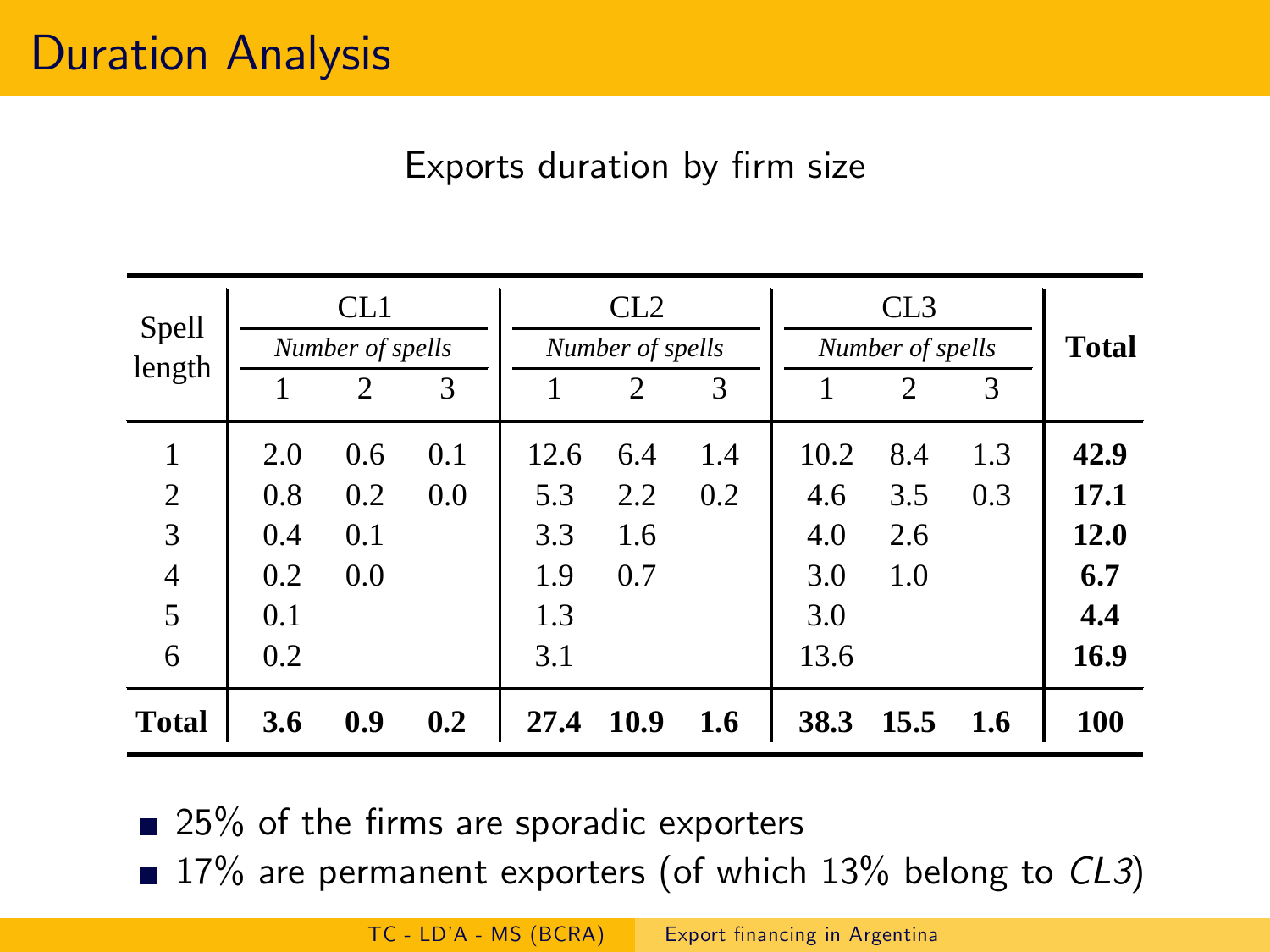# Duration Analysis

#### Estimated survival functions by cluster

## Kaplan-Meier survival estimates



TC - LD'A - MS (BCRA) Export financing in Argentina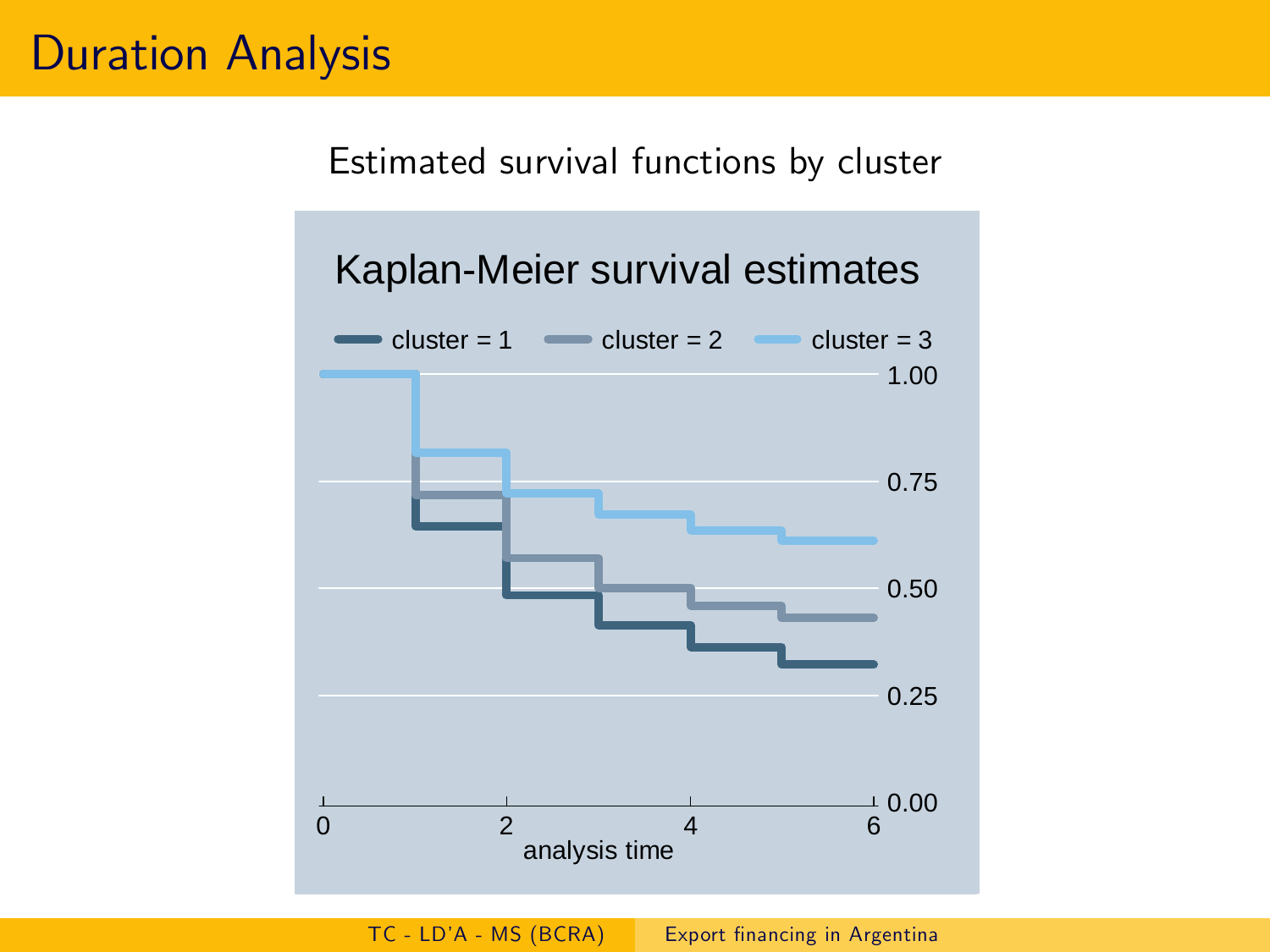# **Conclusions**

- An established relationship with domestic banks important to enter export markets
- $\blacksquare$  Once firms become exporters, what seems to matter is the access to foreign financing (Chaney, 2005)
	- $\blacksquare$  Access to foreign financing increases the probability of exporting to industrial and distant markets
	- Better performance in terms of quantity of products and number of markets they serve
- Permanent exporters are mostly the largest firms, while small and medium size firms are predominantly sporadic exporters
- $\blacksquare$  The larger firms in the sample exhibit a quite higher survival probability than small and medium size ones
- $\blacksquare$  But once firms remain as exporters for more than 3 years, the probability of survival decreases at same rate, independently of size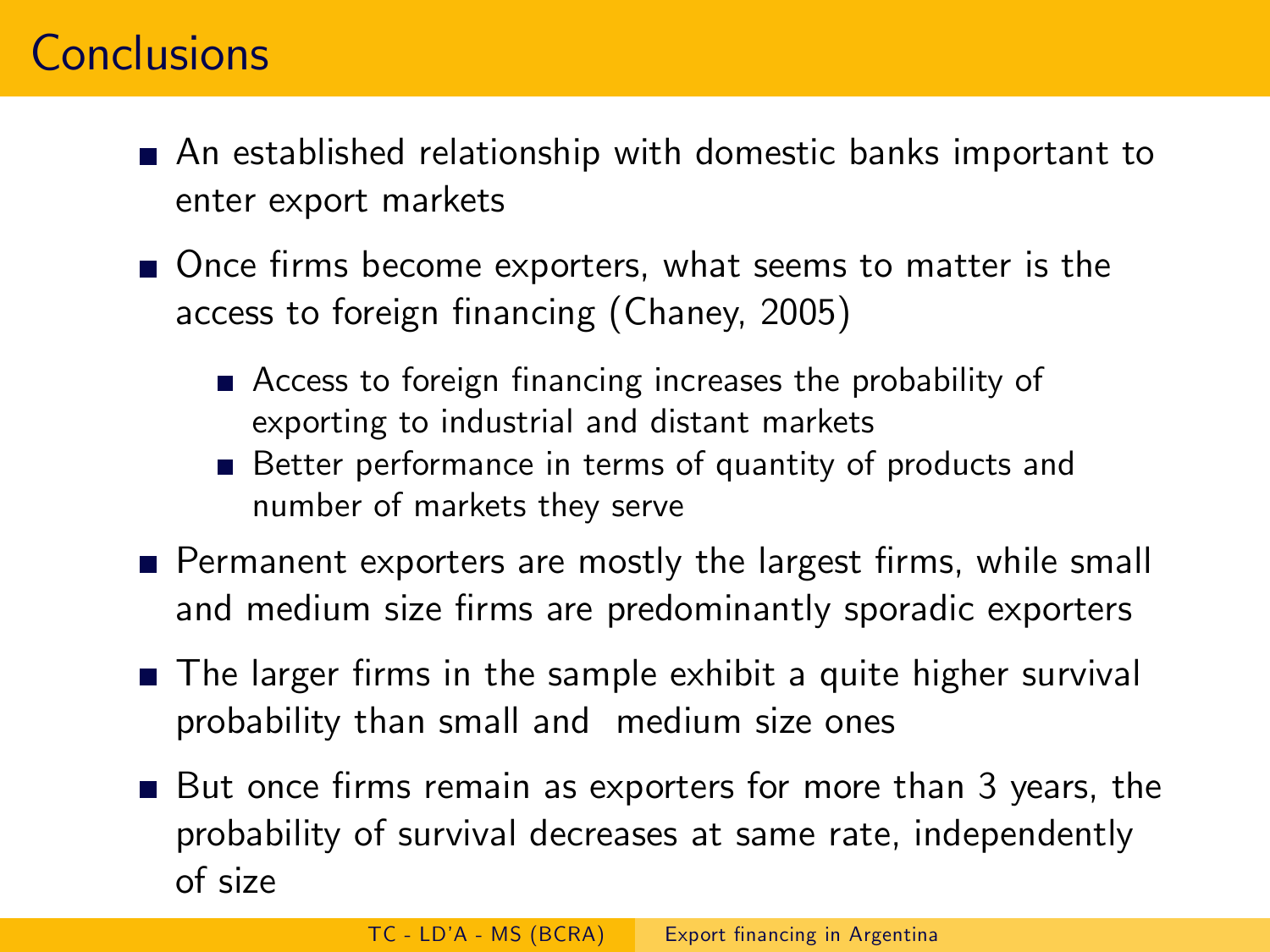| Year | <b>Bank</b> | External credit |
|------|-------------|-----------------|
| 2003 | 19.8        | 80.2            |
| 2004 | 26.9        | 73.1            |
| 2005 | 35.1        | 64.9            |
| 2006 | 40.9        | 59.1            |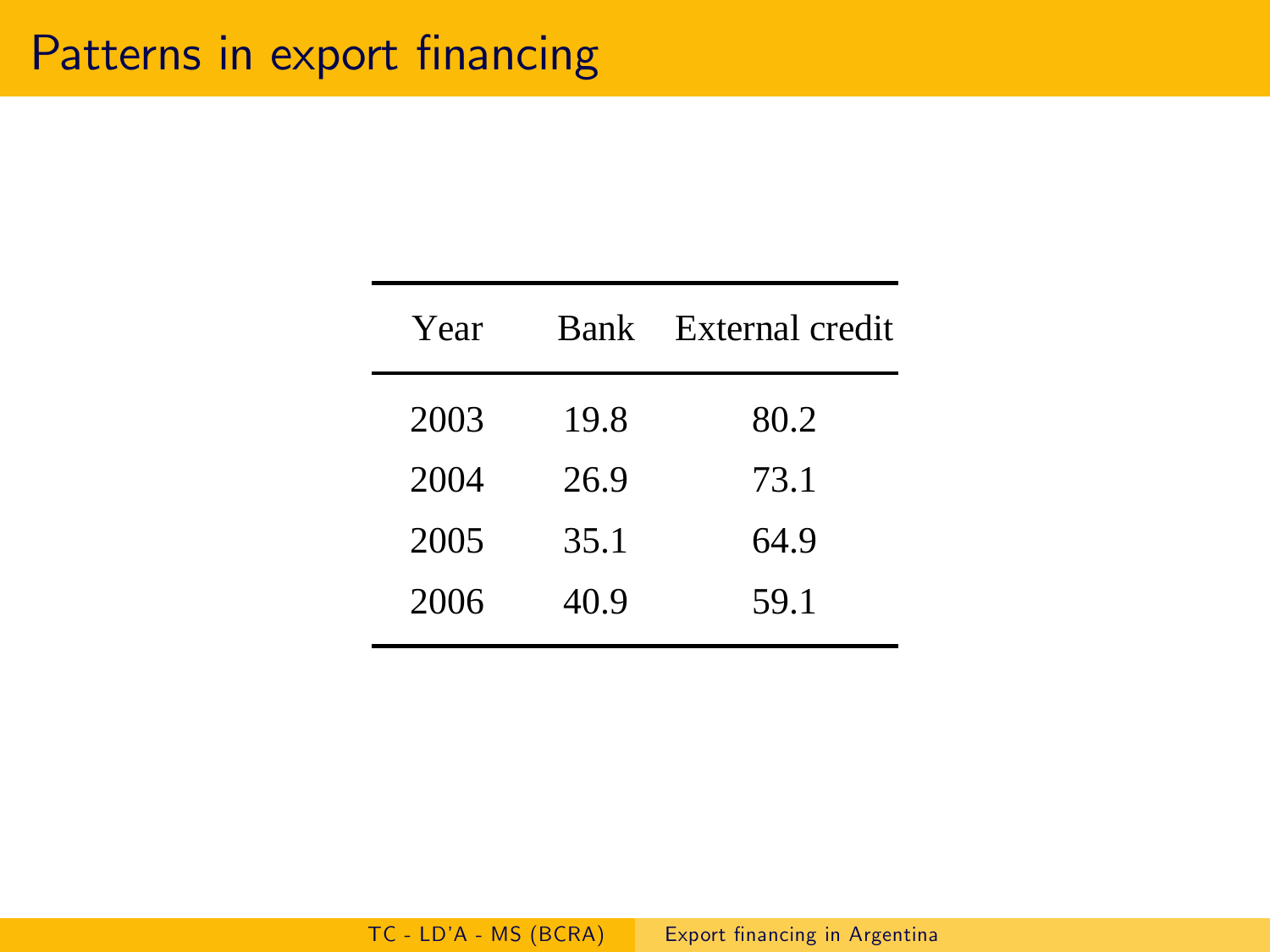| Entering other than Mercosur |                    |        |          |                     |       |                    | Mercosur |          |                     |       |
|------------------------------|--------------------|--------|----------|---------------------|-------|--------------------|----------|----------|---------------------|-------|
| Year                         | Related<br>company | Client | Supplier | Financial<br>entity | Other | Related<br>company | Client   | Supplier | Financial<br>entity | Other |
| 2001                         | 32.6               | 2.3    | 4.4      | 47.5                | 13.2  | 45.1               | 4.7      | 6.7      | 29.4                | 14.1  |
| 2002                         | 33.0               | 1.4    | 4.8      | 52.7                | 8.1   | 39.2               | 2.2      | 6.9      | 34.6                | 17.1  |
| 2003                         | 32.5               | 1.8    | 4.1      | 52.1                | 9.6   | 37.8               | 1.3      | 6.2      | 36.9                | 17.8  |
| 2004                         | 32.1               | 2.4    | 5.2      | 50.9                | 9.4   | 33.2               | 1.4      | 9.2      | 35.9                | 20.4  |
| 2005                         | 35.1               | 2.1    | 6.4      | 44.6                | 11.8  | 40.9               | 1.9      | 8.2      | 30.9                | 18.2  |
| 2006                         | 36.9               | 2.7    | 6.9      | 39.9                | 13.6  | 41.2               | 3.1      | 8.2      | 33.0                | 14.5  |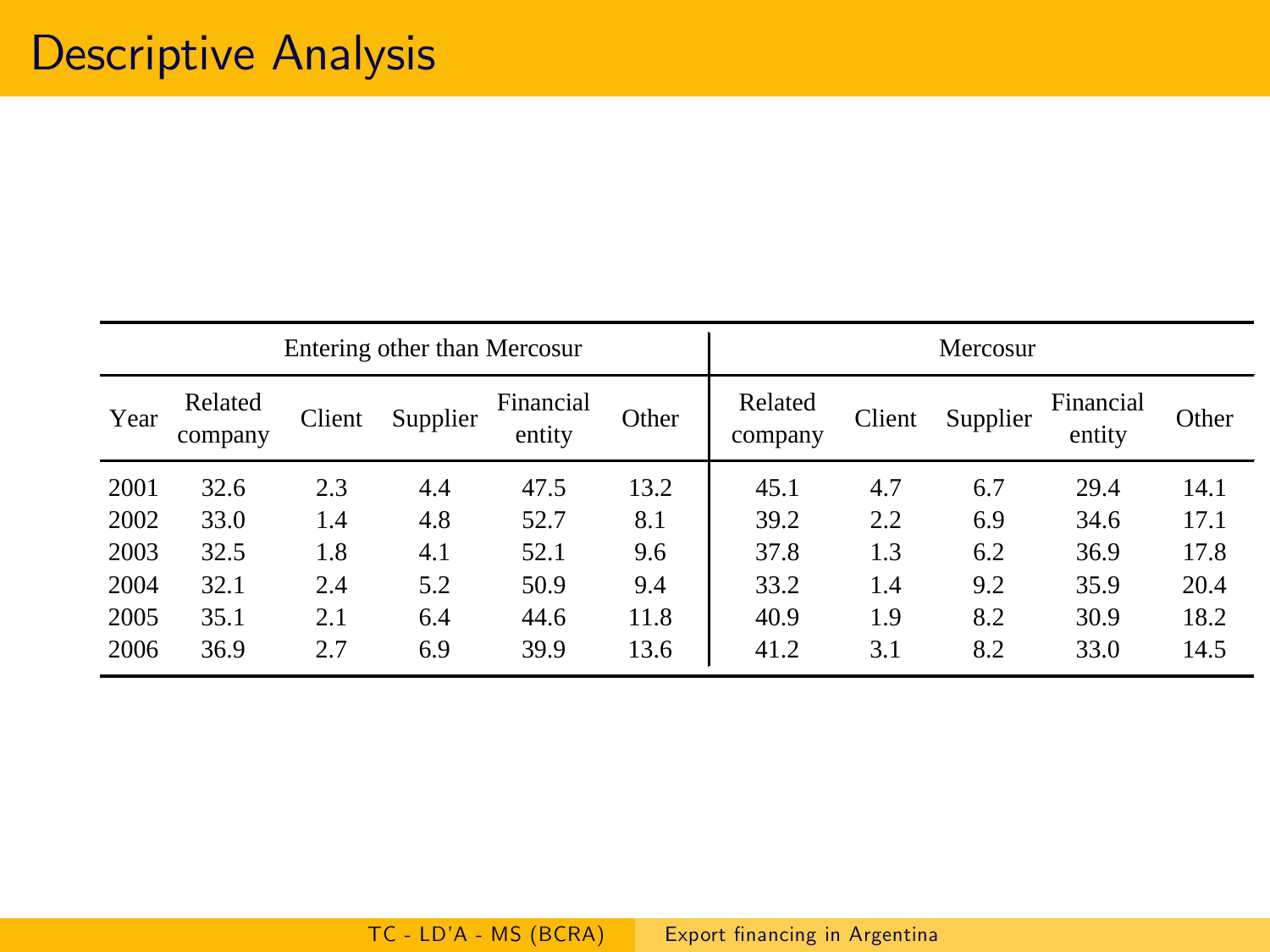| Period    |      | <b>Markets</b>    |        | Products |                   |        |
|-----------|------|-------------------|--------|----------|-------------------|--------|
|           |      | Improve Unchanged | Worsen |          | Improve Unchanged | Worsen |
| 2001-2002 | 25.7 | 46.7              | 27.6   | 24.9     | 47.4              | 27.7   |
| 2002-2003 | 30.2 | 47.2              | 22.7   | 26.8     | 45.9              | 27.3   |
| 2003-2004 | 36.7 | 46.0              | 17.3   | 32.0     | 47.5              | 20.5   |
| 2004-2005 | 27.1 | 51.5              | 21.4   | 25.0     | 51.8              | 23.2   |
| 2005-2006 | 26.1 | 52.7              | 21.1   | 24.3     | 52.8              | 23.0   |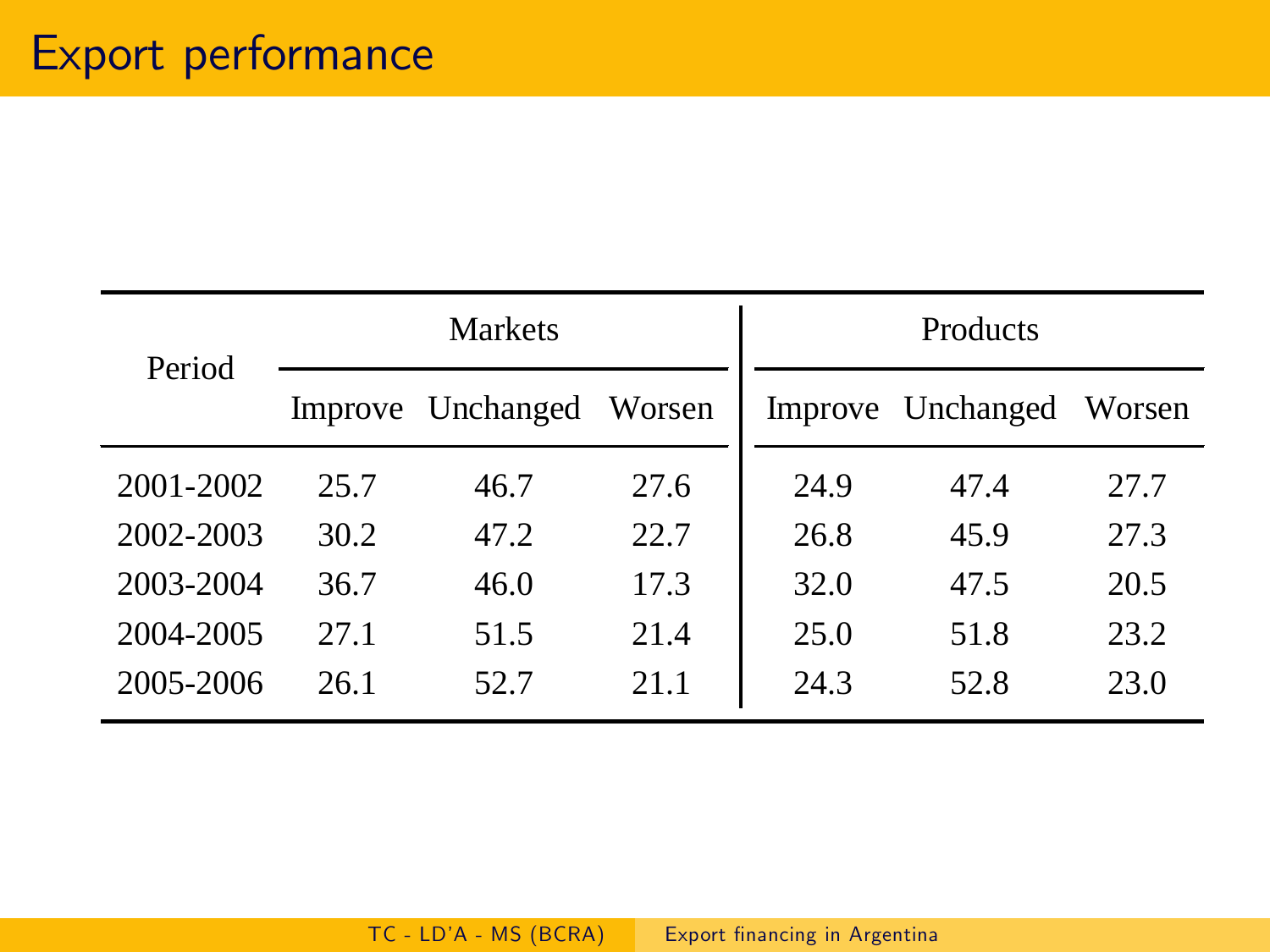#### Number of destinations

| Detinations' number        | Total       | CL <sub>1</sub> | CL2         | CL3         |
|----------------------------|-------------|-----------------|-------------|-------------|
| Size $_{(t-1)}$            | $0.445***$  | $-0.0329$       | $0.393***$  | $0.473***$  |
|                            | [0.0384]    | [0.224]         | [0.0577]    | [0.0497]    |
| External credit $_{(t-1)}$ | $0.0358***$ | $-0.000688$     | $0.0254***$ | $0.0386***$ |
|                            | [0.00330]   | [0.0201]        | [0.00554]   | [0.00409]   |
| Constant                   | $0.924***$  | $1.476***$      | $0.994***$  | $0.871***$  |
|                            | [0.114]     | [0.268]         | [0.118]     | [0.175]     |
| <b>Observations</b>        | 25,221      | 721             | 8,073       | 16,427      |
| Number of firms            | 8,724       | 368             | 3,357       | 4,999       |
| $\mathbb{R}^2$             | 0.086       | 0.017           | 0.067       | 0.095       |
| Individual effects         | <b>YES</b>  | YES             | <b>YES</b>  | <b>YES</b>  |
| Time effects               | YES         | <b>YES</b>      | <b>YES</b>  | <b>YES</b>  |
|                            |             |                 |             |             |

Standard errors in brackets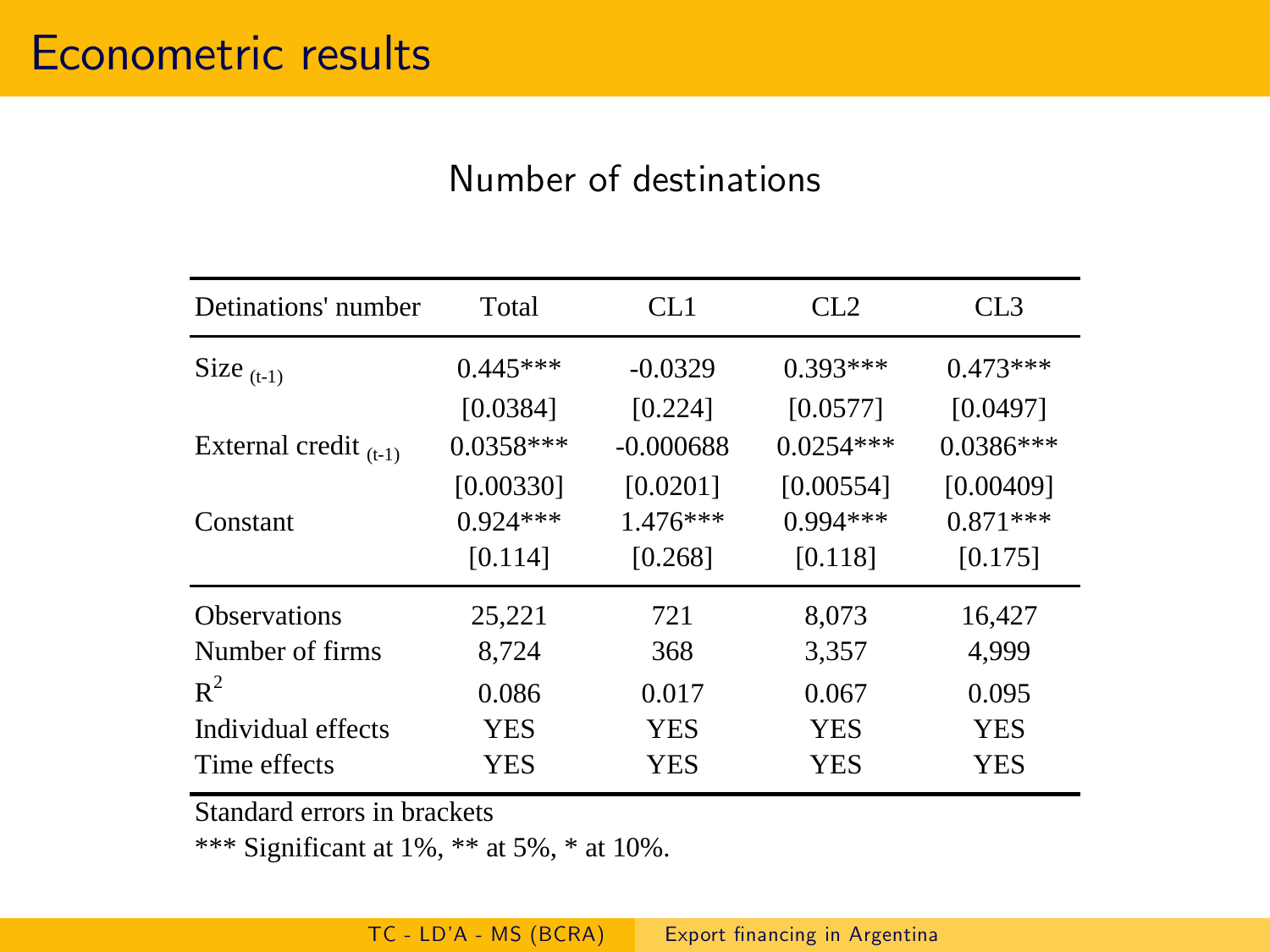#### Volume of exports

| Exports' volume            | Total       | CL1        | CL2        | CL3         |
|----------------------------|-------------|------------|------------|-------------|
| Size $_{(t-1)}$            | $0.296***$  | $-0.0874$  | $0.247***$ | $0.323***$  |
|                            | [0.0309]    | [0.233]    | [0.0569]   | [0.0374]    |
| External credit $_{(t-1)}$ | $0.0143***$ | $-0.0309$  | $0.0120**$ | $0.0152***$ |
|                            | [0.00266]   | [0.0209]   | [0.00546]  | [0.00308]   |
| Constant                   | $9.186***$  | $9.360***$ | $9.019***$ | $9.251***$  |
|                            | [0.0918]    | [0.278]    | [0.117]    | [0.132]     |
| <b>Observations</b>        | 25,221      | 721        | 8,073      | 16,427      |
| Number of firms            | 8,724       | 368        | 3,357      | 4,999       |
| $R^2$                      | 0.095       | 0.053      | 0.067      | 0.110       |
| Individual effects         | <b>YES</b>  | <b>YES</b> | <b>YES</b> | <b>YES</b>  |
| Time effects               | YES         | <b>YES</b> | <b>YES</b> | <b>YES</b>  |

Standard errors in brackets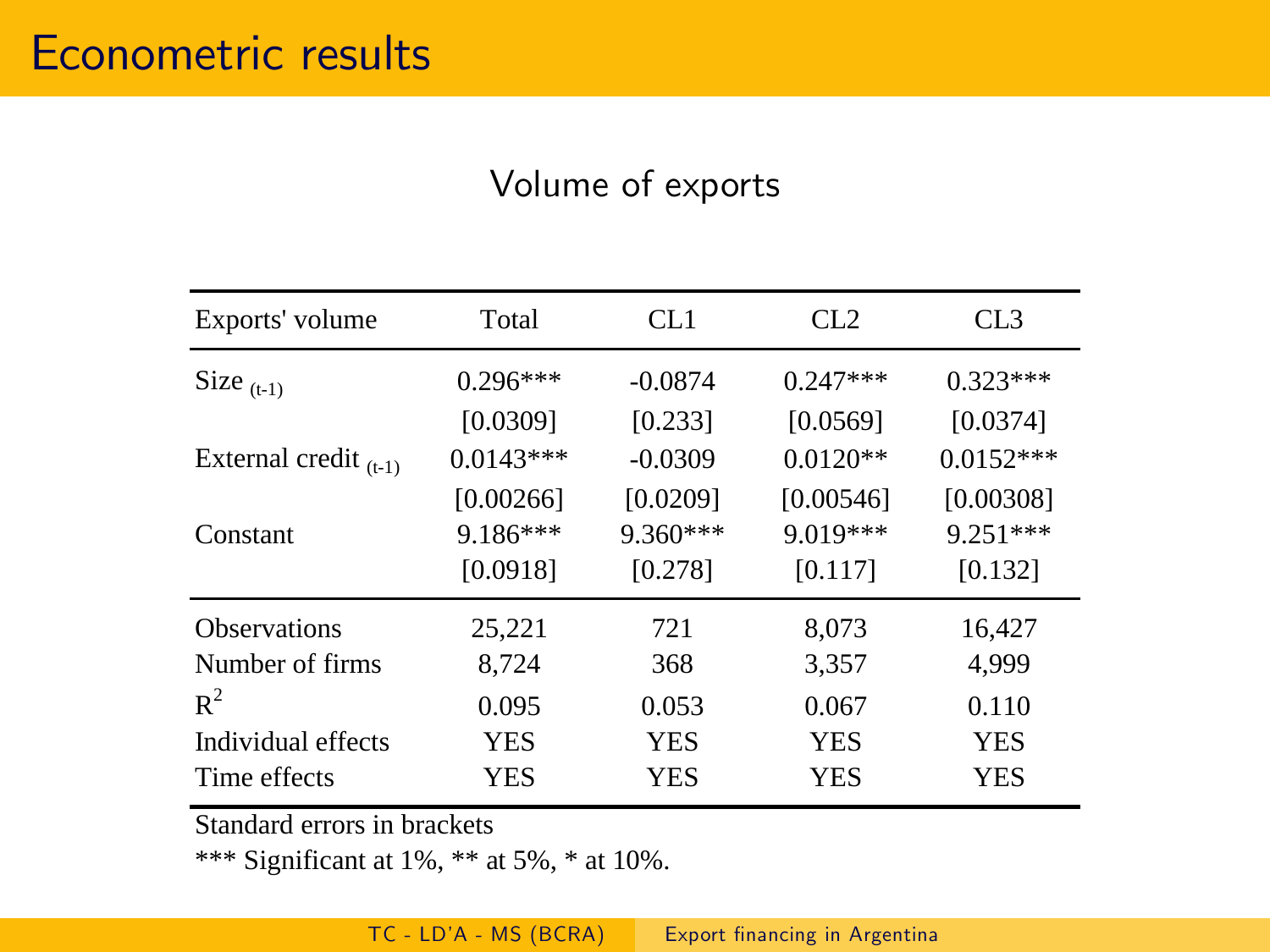#### Number of products

| Products' number           | Total       | CL1       | CL2        | CL <sub>3</sub> |
|----------------------------|-------------|-----------|------------|-----------------|
| Size $_{(t-1)}$            | $1.279***$  | 0.645     | $0.734***$ | $1.525***$      |
|                            | [0.127]     | [0.993]   | [0.161]    | [0.169]         |
| External credit $_{(t-1)}$ | $0.0511***$ | 0.00710   | $0.0257*$  | $0.0579***$     |
|                            | [0.0109]    | [0.0888]  | [0.0155]   | [0.0139]        |
| Constant                   | $0.972***$  | $2.812**$ | $1.996***$ | 0.130           |
|                            | [0.376]     | [1.185]   | [0.330]    | [0.595]         |
| <b>Observations</b>        | 25,221      | 721       | 8.073      | 16,427          |
| Number of firms            | 8,724       | 368       | 3,357      | 4,999           |
| $R^2$                      | 0.020       | 0.008     | 0.013      | 0.023           |
| Individual effects         | YES         | YES       | YES        | <b>YES</b>      |
| Time effects               | YES         | YES       | YES        | YES             |
|                            |             |           |            |                 |

Standard errors in brackets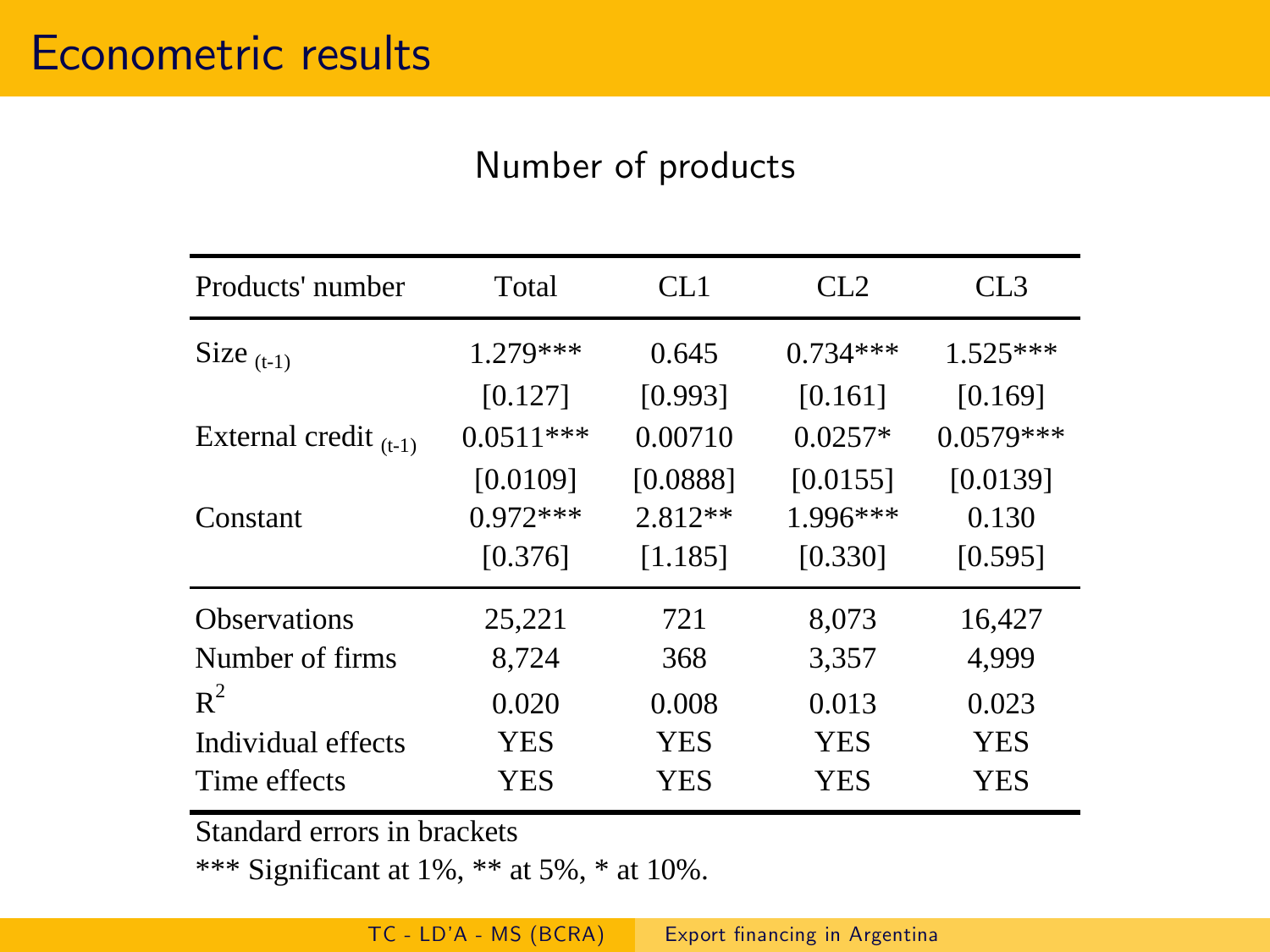### Developed countries

| Developed country          | Total       | CL <sub>1</sub> | CL2        | CL3         |
|----------------------------|-------------|-----------------|------------|-------------|
| Size $_{(t-1)}$            | $0.0285***$ | $-0.0577$       | $0.0341**$ | $0.0273***$ |
|                            | [0.00816]   | [0.0610]        | [0.0136]   | [0.0102]    |
| External credit $_{(t-1)}$ | 0.000557    | $-0.00648$      | $-0.00213$ | $0.00157*$  |
|                            | [0.000701]  | [0.00546]       | [0.00130]  | [0.000843]  |
| Constant                   | $0.223***$  | $0.389***$      | $0.210***$ | $0.224***$  |
|                            | [0.0242]    | [0.0728]        | [0.0278]   | [0.0361]    |
| <b>Observations</b>        | 25,221      | 721             | 8.073      | 16,427      |
| Number of firms            | 8,724       | 368             | 3,357      | 4,999       |
| $R^2$                      | 0.002       | 0.010           | 0.003      | 0.003       |
| Individual effects         | <b>YES</b>  | <b>YES</b>      | <b>YES</b> | <b>YES</b>  |
| Time effects               | YES         | <b>YES</b>      | <b>YES</b> | <b>YES</b>  |

Standard errors in brackets